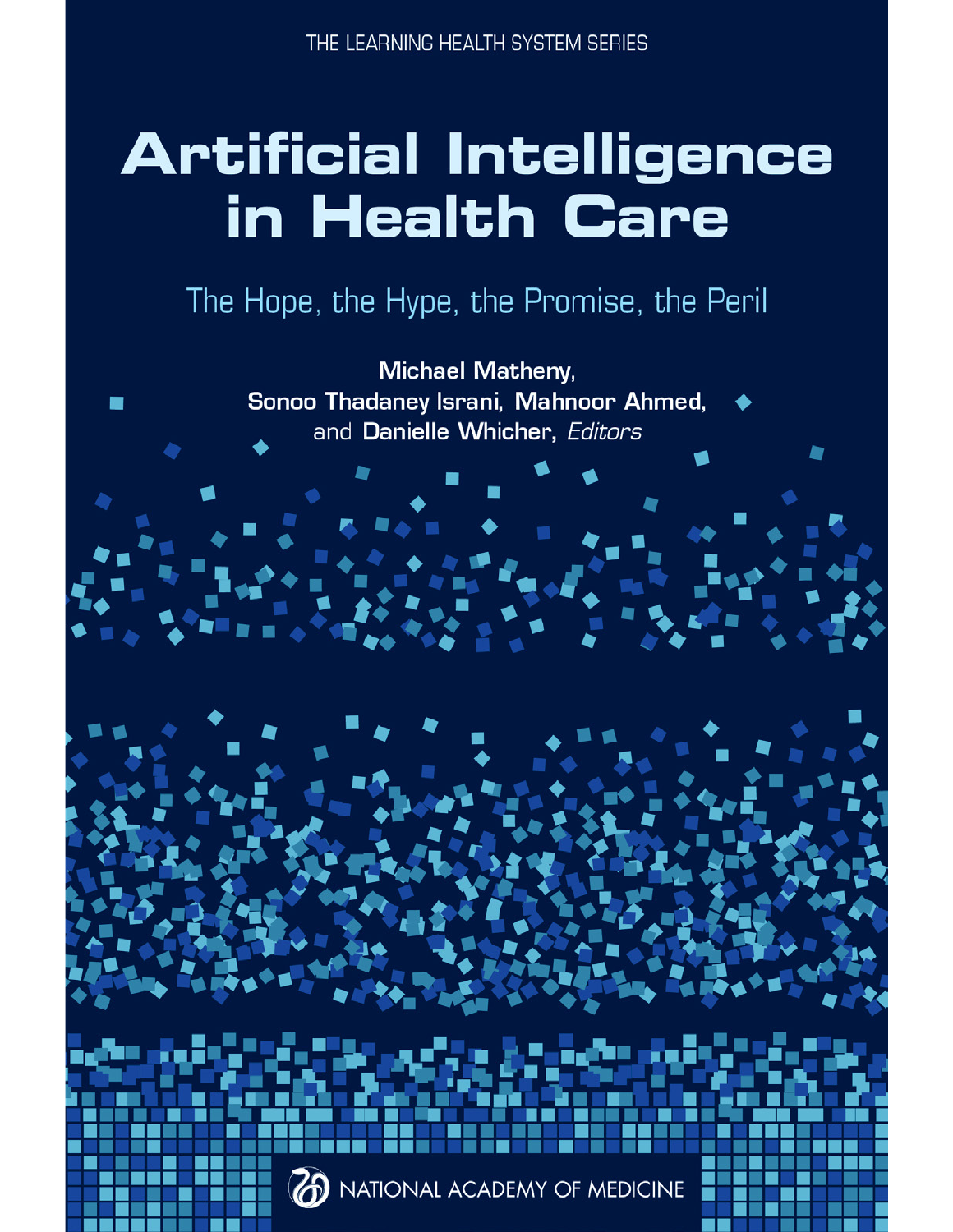## **Artificial Intelligence in Health Care: The Hope, the Hype, the Promise, the Peril**

Michael Matheny, Sonoo Thadaney Israni, Mahnoor Ahmed, and Danielle Whicher, *Editors*



WASHINGTON, DC NAM.EDU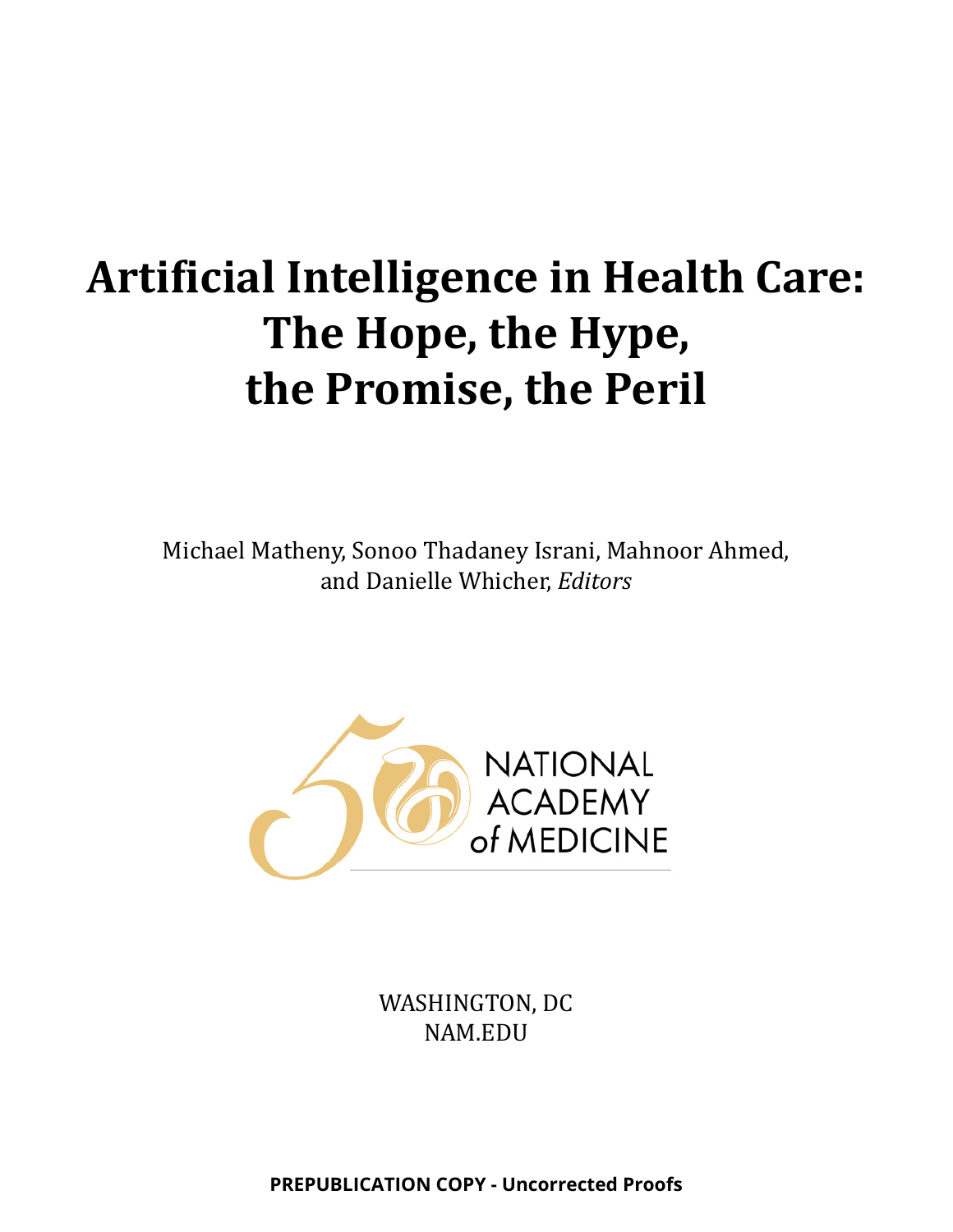#### NATIONAL ACADEMY OF MEDICINE • 500 Fifth Street, NW • WASHINGTON, DC 20001

NOTICE: This publication has undergone peer review according to procedures established by the National Academy of Medicine (NAM). Publication by the NAM signifies that it is the product of a carefully considered process and is a contribution worthy of public attention, but does not constitute endorsement of conclusions and recommendations by the NAM. The views presented in this publication are those of individual contributors and do not represent formal consensus positions of the authors' organizations; the NAM; or the National Academies of Sciences, Engineering, and Medicine.

Library of Congress Cataloging-in-Publication Data to Come

Copyright 2019 by the National Academy of Sciences. All rights reserved.

Printed in the United States of America.

Suggested citation: Matheny, M., S. Thadaney Israni, M. Ahmed, and D. Whicher, Editors. 2019. *Artificial Intelligence in Health Care: The Hope, the Hype, the Promise, the Peril.*  NAM Special Publication. Washington, DC: National Academy of Medicine.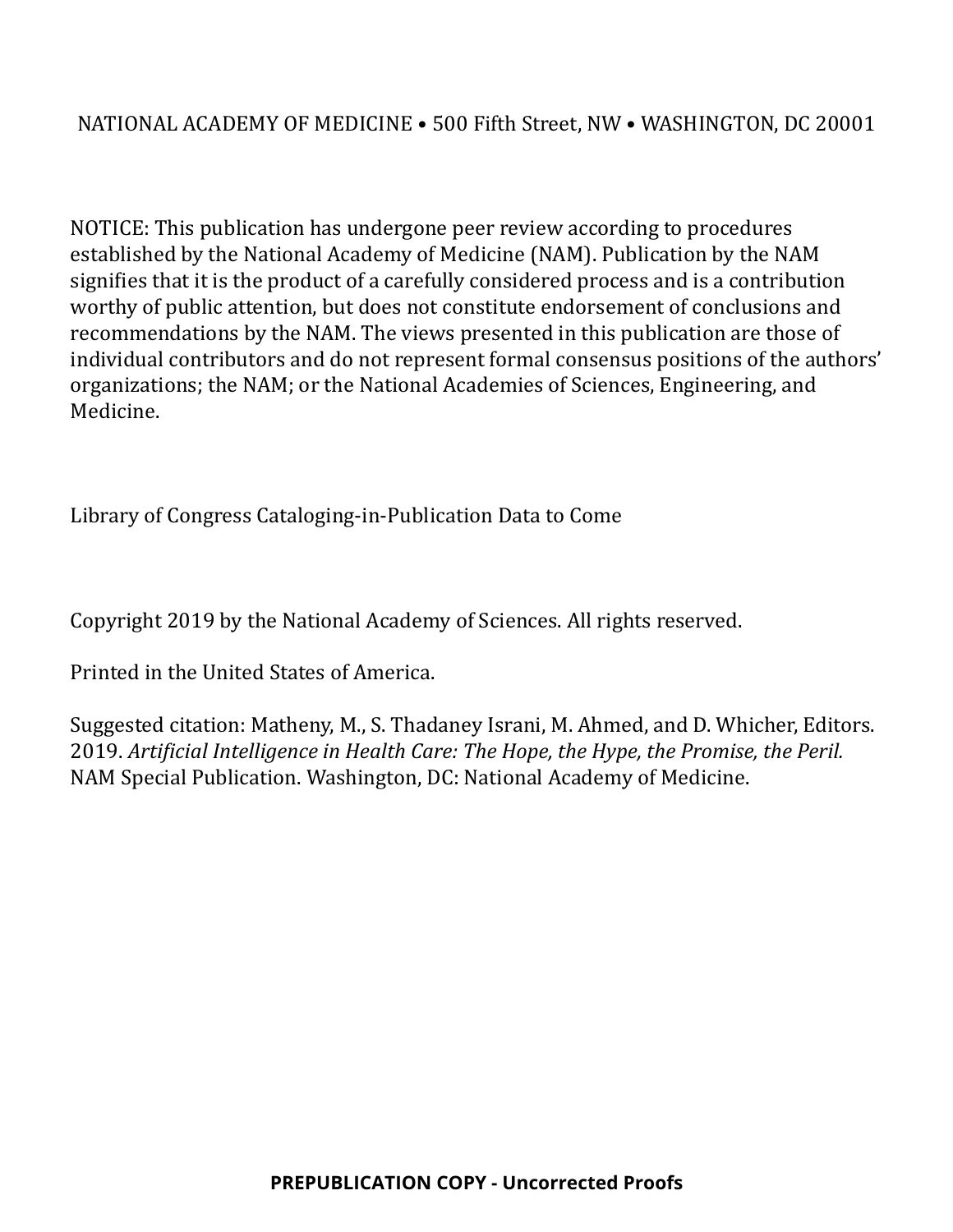*"Knowing is not enough; we must apply. Willing is not enough; we must do." --GOETHE*



for a healthier future

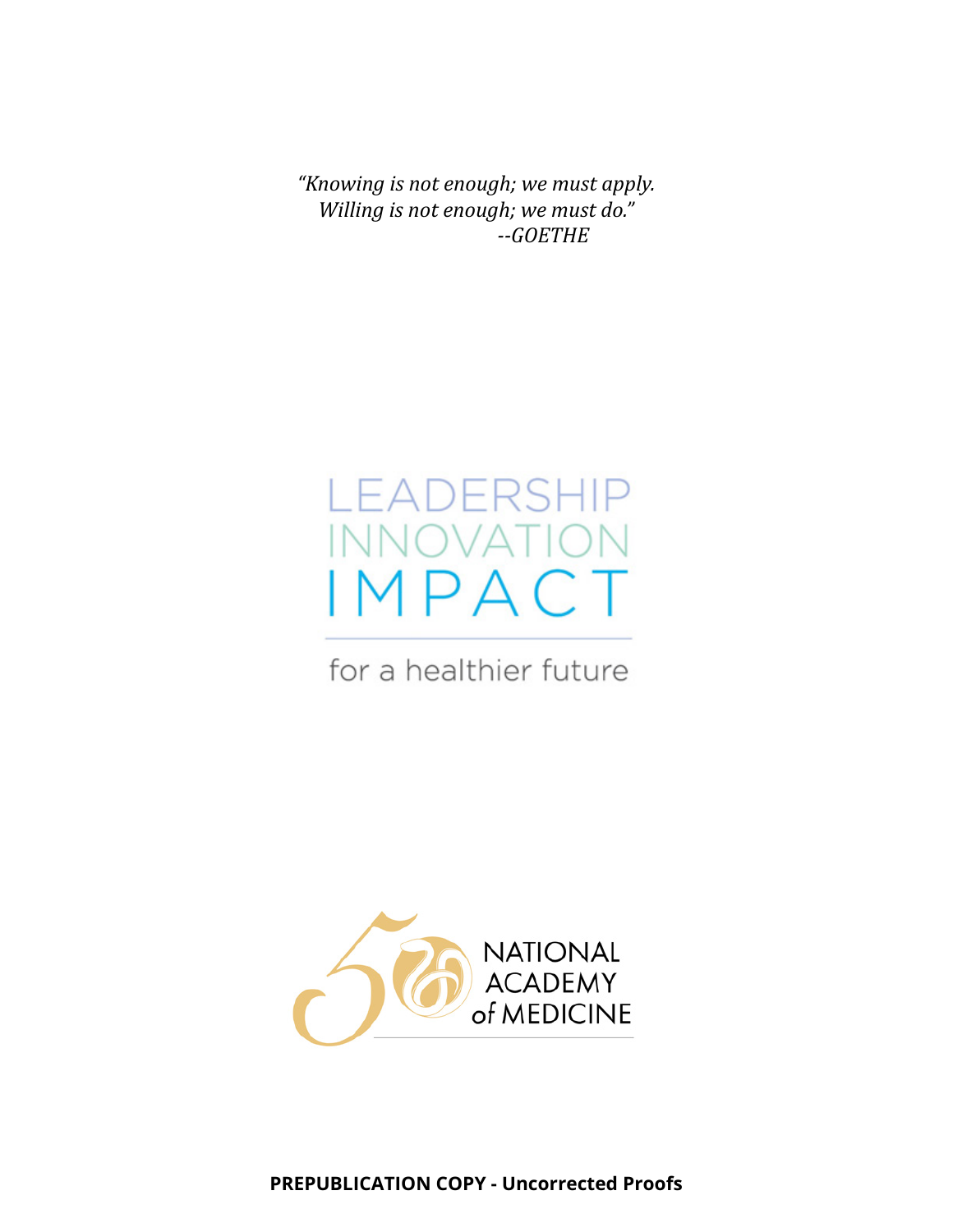#### **ABOUT THE NATIONAL ACADEMY OF MEDICINE**

The **National Academy of Medicine** is one of three Academies constituting the National Academies of Sciences, Engineering, and Medicine (the National Academies). The National Academies provide independent, objective analysis and advice to the nation and conduct other activities to solve complex problems and inform public policy decisions. The National Academies also encourage education and research, recognize outstanding contributions to knowledge, and increase public understanding in matters of science, engineering, and medicine.

The **National Academy of Sciences** was established in 1863 by an Act of Congress, signed by President Lincoln, as a private, nongovernmental institution to advise the nation on issues related to science and technology. Members are elected by their peers for outstanding contributions to research. Dr. Marcia McNutt is president.

The **National Academy of Engineering** was established in 1964 under the charter of the National Academy of Sciences to bring the practices of engineering to advising the nation. Members are elected by their peers for extraordinary contributions to engineering. Dr. John L. Anderson is president.

The **National Academy of Medicine** (formerly the Institute of Medicine) was established in 1970 under the charter of the National Academy of Sciences to advise the nation on issues of health, health care, and biomedical science and technology. Members are elected by their peers for distinguished contributions to medicine and health. Dr. Victor J. Dzau is president.

#### **Learn more about the National Academy of Medicine at NAM.edu.**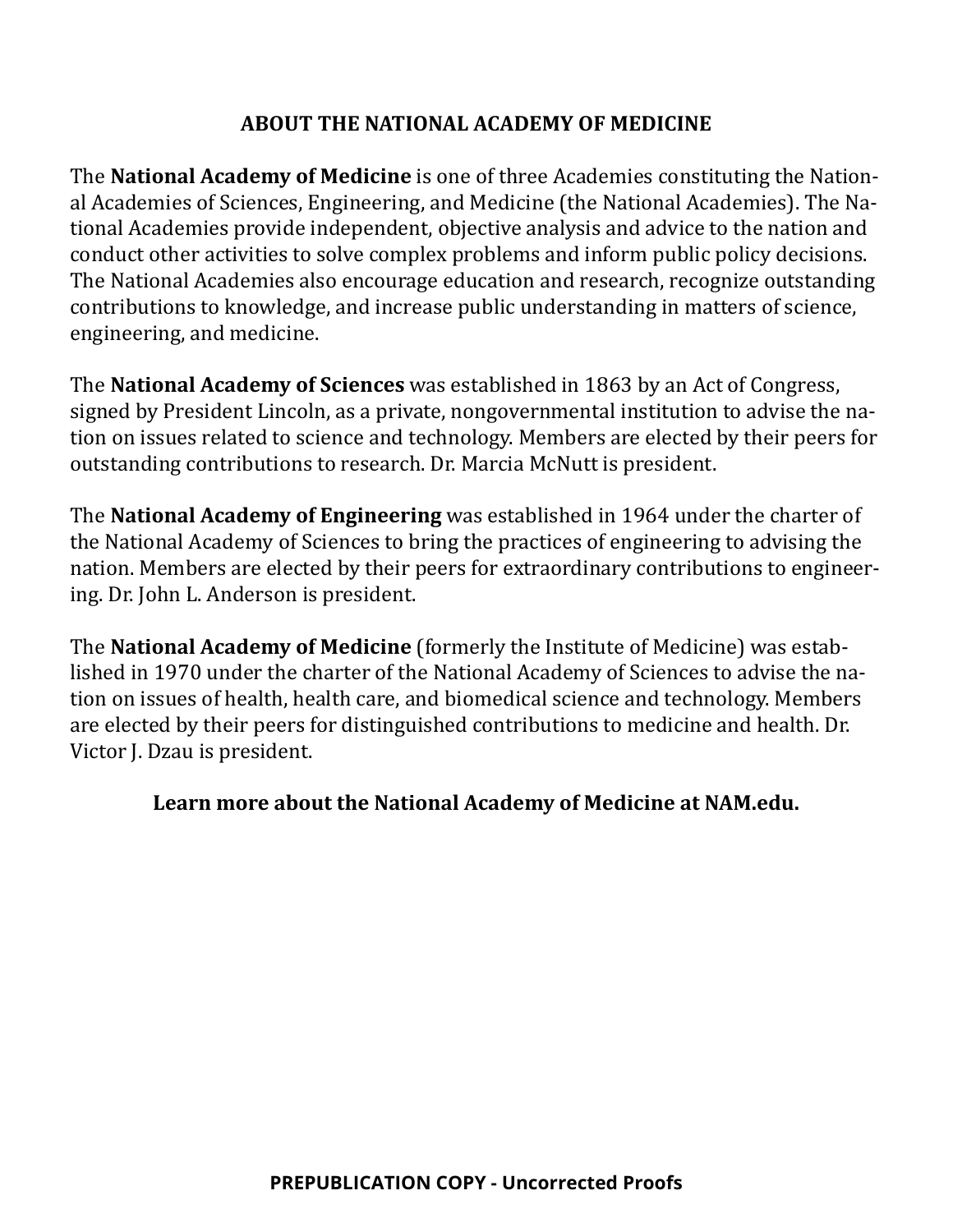#### **AUTHORS**

**MICHAEL MATHENY** *(Co-Chair),* Vanderbilt University Medical Center and the Department of Veterans Affairs **SONOO THADANEY ISRANI** *(Co-Chair)***,** Stanford University **ANDREW AUERBACH,** University of California, San Francisco **ANDREW BEAM,** Harvard University **PAUL BLEICHER,** OptumLabs **WENDY CHAPMAN,** University of Melbourne **JONATHAN CHEN, Stanford University GUILHERME DEL FIOL,** University of Utah **HOSSEIN ESTIRI,** Harvard Medical School **JAMES FACKLER,** Johns Hopkins School of Medicine **STEPHAN FIHN,** University of Washington **ANNA GOLDENBERG,** University of Toronto **SETH HAIN,** Epic **JAIMEE HEFFNER,** Fred Hutchinson Cancer Research Center **EDMUND JACKSON,** Hospital Corporation of America **JEFFREY KLANN,** Harvard Medical School and Massachusetts General Hospital **RITA KUKAFKA,** Columbia University **HONGFANG LIU,** Mayo Clinic **DOUGLAS MCNAIR,** Bill & Melinda Gates Foundation **ENEIDA MENDONÇA,** Regenstrief Institute **JONI PIERCE,** University of Utah **W. NICHOLSON PRICE II,** University of Michigan **JOACHIM ROSKI,** Booz Allen Hamilton **SUCHI SARIA,** Johns Hopkins University **NIGAM SHAH,** Stanford University **RANAK TRIVEDI,** Stanford University **JENNA WIENS, University of Michigan**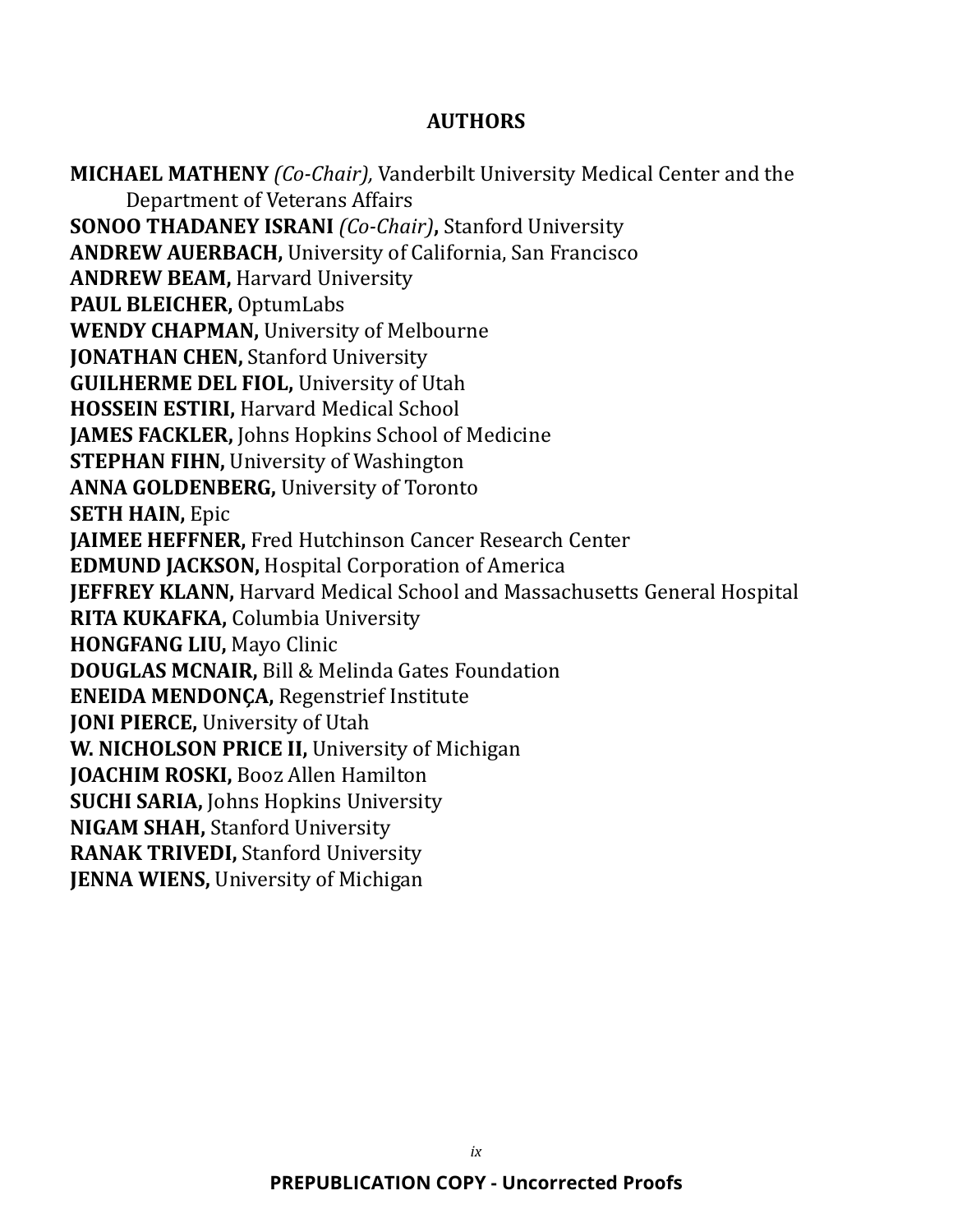*NAM Staff*

Development of this publication was facilitated by contributions of the following NAM staff, under the guidance of **J. Michael McGinnis,** Leonard D. Schaeffer Executive Officer and Executive Director of the Leadership Consortium for a Value & Science-Driven Health System:

**DANIELLE WHICHER,** Senior Program Officer (until September 2019) **MAHNOOR AHMED,** Associate Program Officer **JESSICA BROWN,** Executive Assistant to the Executive Officer (until September 2019) **FASIKA GEBRU,** Senior Program Assistant **JENNA OGILVIE,** Deputy Director of Communications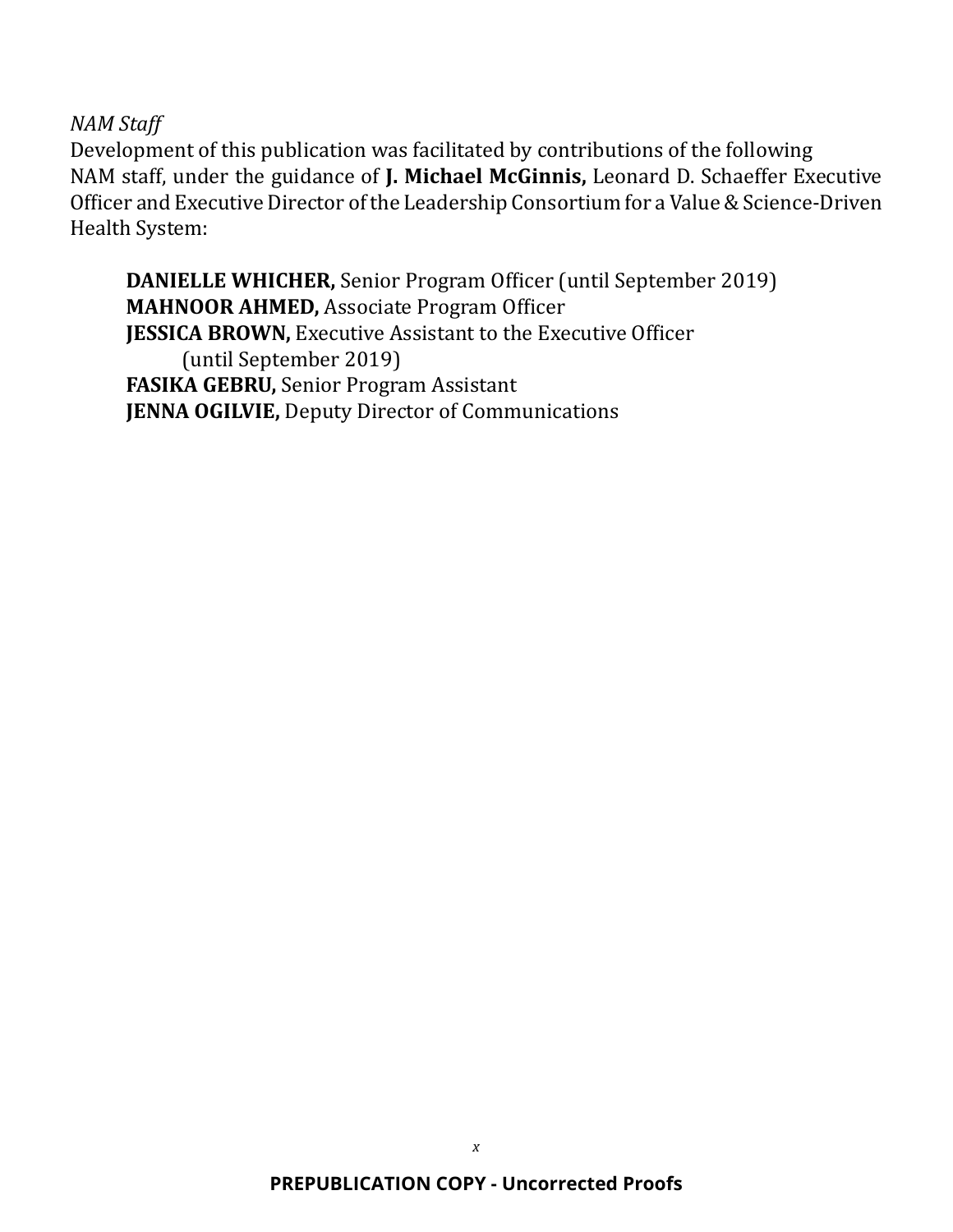#### **REVIEWERS**

This special publication was reviewed in draft form by individuals chosen for their diverse perspectives and technical expertise, in accordance with review procedures established by the National Academy of Medicine. We wish to thank the following individuals for their contributions:

**SANJAY BASU,** Harvard Medical School **PAT BAIRD,** Philips **SARA BURROUS,** Washington University, St. Louis **KEVIN JOHNSON,** Vanderbilt University Medical Center **SALLY OKUN,** PatientsLikeMe **J. MARC OVERHAGE,** Cerner Corporation **JACK RESNECK, JR.,** American Medical Association **SARA ROSENBAUM,** George Washington University **PAUL TANG,** IBM Watson Health

**TIMOTHY M. PERSONS,** Chief Scientist and Managing Director, Science, Technology Assessment, and Analytics, United States Government Accountability Office *(NOTE: Dr. Persons only provided editorial comments and technical advice on the description of the artificial intelligence technology described in the publication. Dr. Persons did not comment on any policy related recommendations and did not review or comment on any of the legal content in the publication.)*

The reviewers listed above provided many constructive comments and suggestions, but they were not asked to endorse the content of the publication, and did not see the final draft before it was published. Review of this publication was overseen by **Danielle Whicher,** Senior Program Officer, NAM; **Mahnoor Ahmed,** Associate Program Officer, and **J. Michael McGinnis,** Leonard D. Schaeffer Executive Officer, NAM. Responsibility for the final content of this publication rests with the editors and the NAM.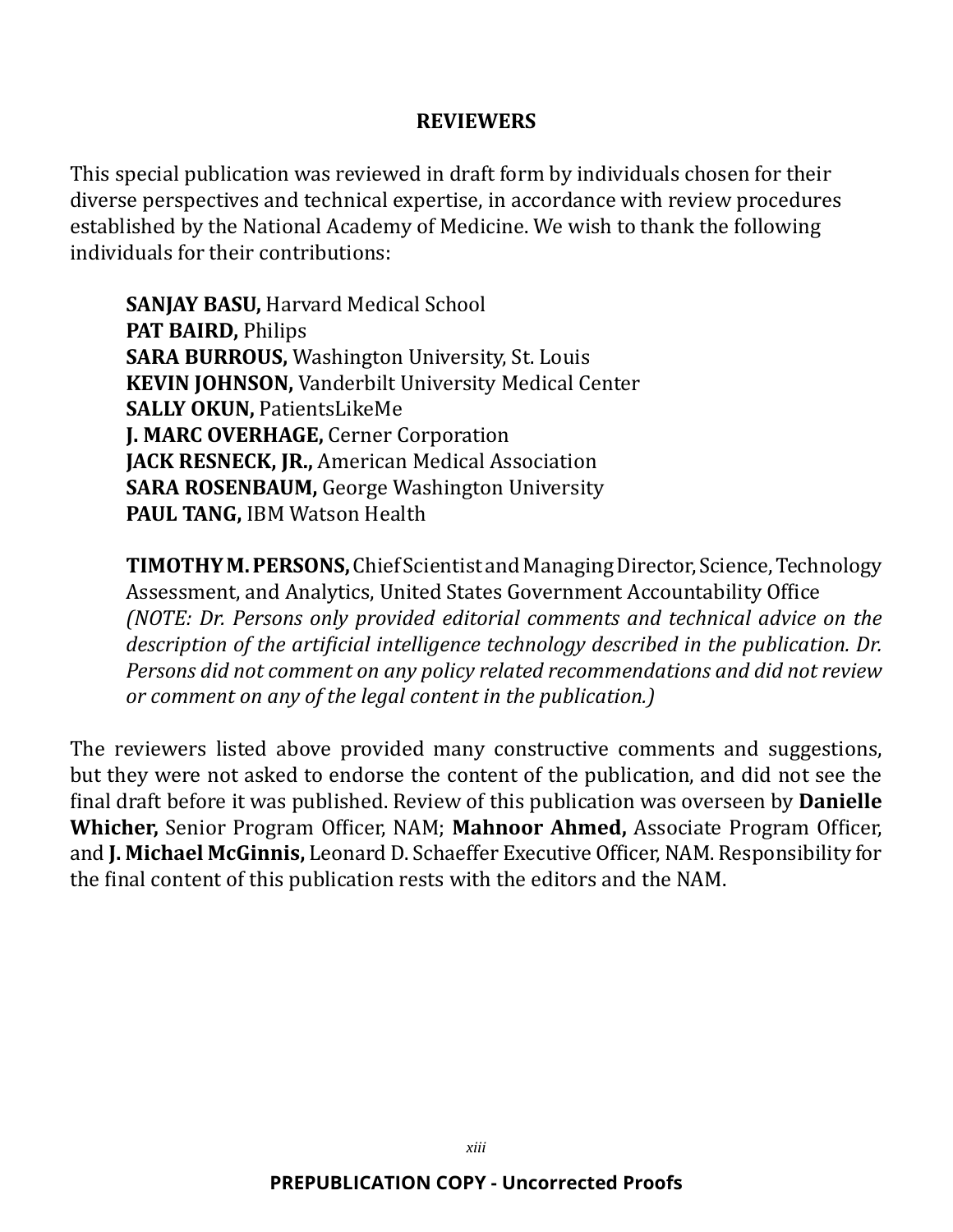#### FOREWORD

In 2006, the National Academy of Medicine established the Roundtable on Evidence-Based Medicine for the purpose of providing a trusted venue for national leaders in health and health care to work cooperatively toward their common commitment to effective, innovative care that consistently generates value for patients and society. The goal of advancing a "Learning Health System" quickly emerged and was defined as "a system in which science, informatics, incentives, and culture are aligned for continuous improvement and innovation, with best practices seamlessly embedded in the delivery process and new knowledge captured as an integral by-product of the delivery experience"<sup>1</sup>.

To advance this goal, and in recognition of the increasingly essential role that digital health innovations in data and analytics contribute to achieving this goal, the *Digital Health Learning Collaborative*  was established. Over the life of the collaborative, the extraordinary preventive and clinical medical care implications of rapid innovations in artificial intelligence (AI) and machine learning emerged as essential considerations for the consortium. The publication you are now reading responds to the need for physicians, nurses and other clinicians, data scientists, health care administrators, public health officials, policy makers, regulators, purchasers of health care services, and patients to understand the basic concepts, current state of the art, and future implications of the revolution in AI and machine learning. We believe that this publication will be relevant to those seeking practical, relevant, understandable and useful information about key definitions, concepts, applicability, pitfalls, rate-limiting steps, and future trends in this increasingly important area.

Michael Matheny, MD, MS, MPH and Sonoo Thadaney Israni, MBA have assembled a stellar team of contributors, all of whom enjoy wide respect in their fields. Together, in this well-edited volume that has benefitted from the thorough review process ingrained in the National Academy of Medicine's culture, they present expert, understandable, comprehensive, and practical insights on topic areas that include the historical development of the field; lessons learned from other industries; how massive amounts of data from a variety of sources can be appropriately analyzed and integrated into clinical care; how innovations can be used to facilitate population health models and social determinants of health interventions; the opportunities to equitably and inclusively advance precision medicine; the applicability for health care organizations and businesses to reduce the cost of care delivery; opportunities to enhance

1 https://nam.edu/wp-content/uploads/2015/07/LearningHealthSystem\_28jul15.pdf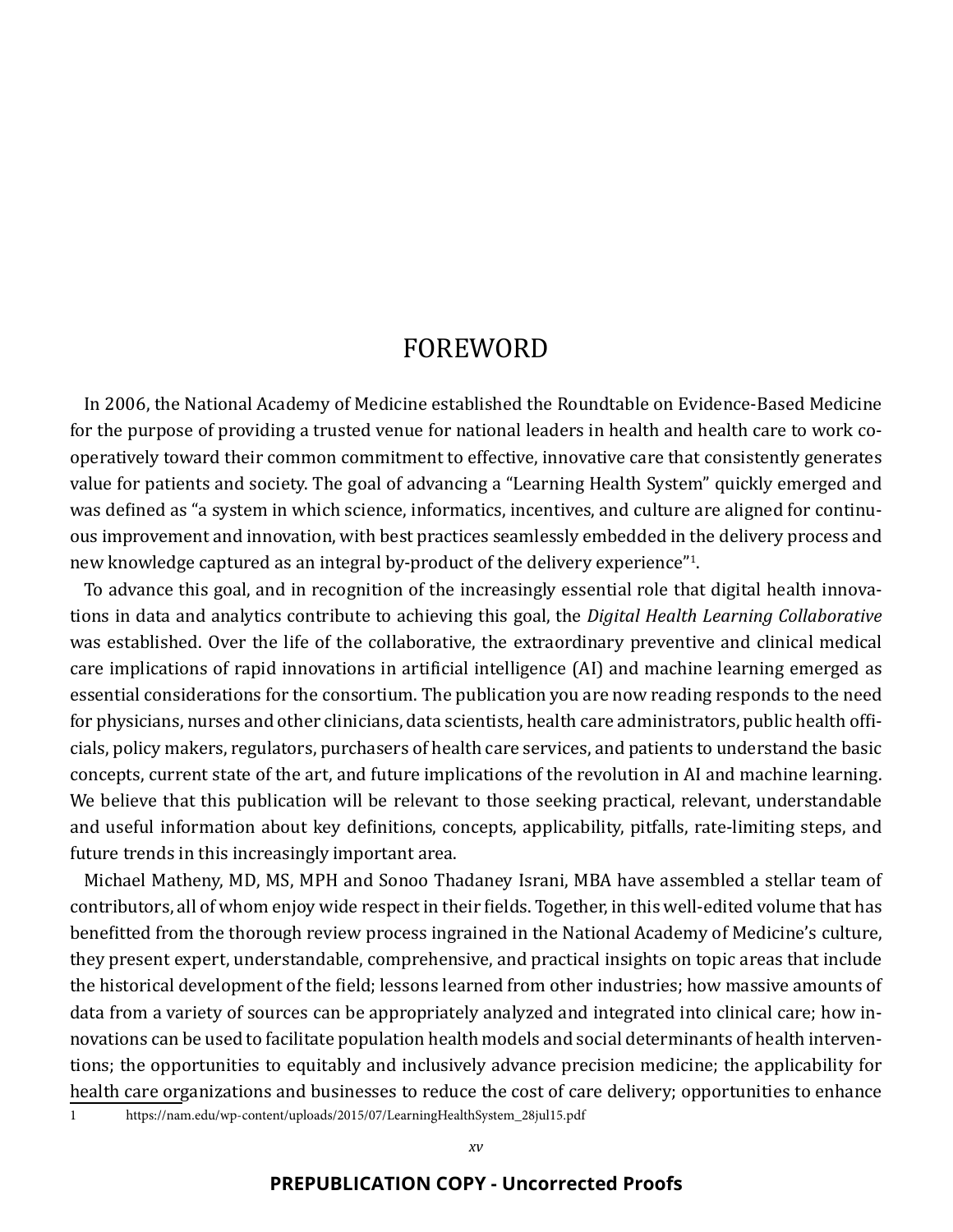interactions between health care professionals and patients, families, and caregivers; and the role of legal statutes that inform the uptake of AI in health care.

As the co-chairs of the *Digital Health Learning Collaborative*, we are excited by the progress being demonstrated in realizing a virtuous cycle in which the data inevitably produced by every patient encounter might be captured into a "collective memory" of health services to be used to inform and improve the subsequent care of the individual patient and the health system more generally. Enormous datasets are increasingly generated, not only in the formal health care setting, but also emanating from data streams from medical and consumer devices, wearables, patient-reported outcomes, as well as environmental, community and public health sources. They include structured (or mathematically operable) data as well as text, images and sounds. The landscape also includes data "mash-ups" from commercial, legal, and online social records.

AI has been the tool envisioned to offer the most promise in harvesting knowledge from that collective memory, and as this volume demonstrates, some of that promise is being realized. Among the most important of these promises in the near term is the opportunity to assuage the frustration of health care providers who have been clicking away on electronic records with modest benefit beyond increased data transportability and legibility. Our hope is that AI will be the "payback" for the investment in both the implementation of electronic health records and the cumbersomeness of their use by facilitating tasks that every clinician, patient, and family would want, but are impossible without electronic assistance—such as monitoring a patient for emergent sepsis  $24 \times 7 \times 365$  and providing timelier therapy for a condition in which diagnostic delay correlates with increased risk of death.

However, we also appreciate that AI alone cannot cure health care's ills and that new technologies bring novel and potentially under-appreciated challenges. For example, if a machine learning algorithm is trained with data containing a systematic bias, then that bias may be interpreted as normative, exacerbating rather than resolving disparities and inequities in care. Similarly, association of data does not prove causality, and it may not even be explanatory, suggesting that a simultaneous revolution in research methods is also necessary. Finally, the mere existence of substantial and sensitive data assets raises concerns about privacy and security. Aspiring to the promise of AI requires both continuing innovation and attention to the potential perils.

In our opinion, this publication presents a sober and balanced celebration of accomplishments, possibilities, and pitfalls. We commend Drs. Michael McGinnis and Danielle Whicher for their thoughtful sponsorship of the NAM Consortium and *Digital Health Learning Collaborative*, Dr. Matheny and Mrs. Thadaney Israni for their leadership in producing this volume, and to all the contributors who have produced an exceptional resource with practical relevance to a wide array of key stakeholders.

> Jonathan B. Perlin, MD, PhD, MACP Reed V. Tuckson, MD, FACP

*Co-Chairs,* Digital Learning Collaborative, Consortium on Value and Science-Driven Health Care, National Academy of Medicine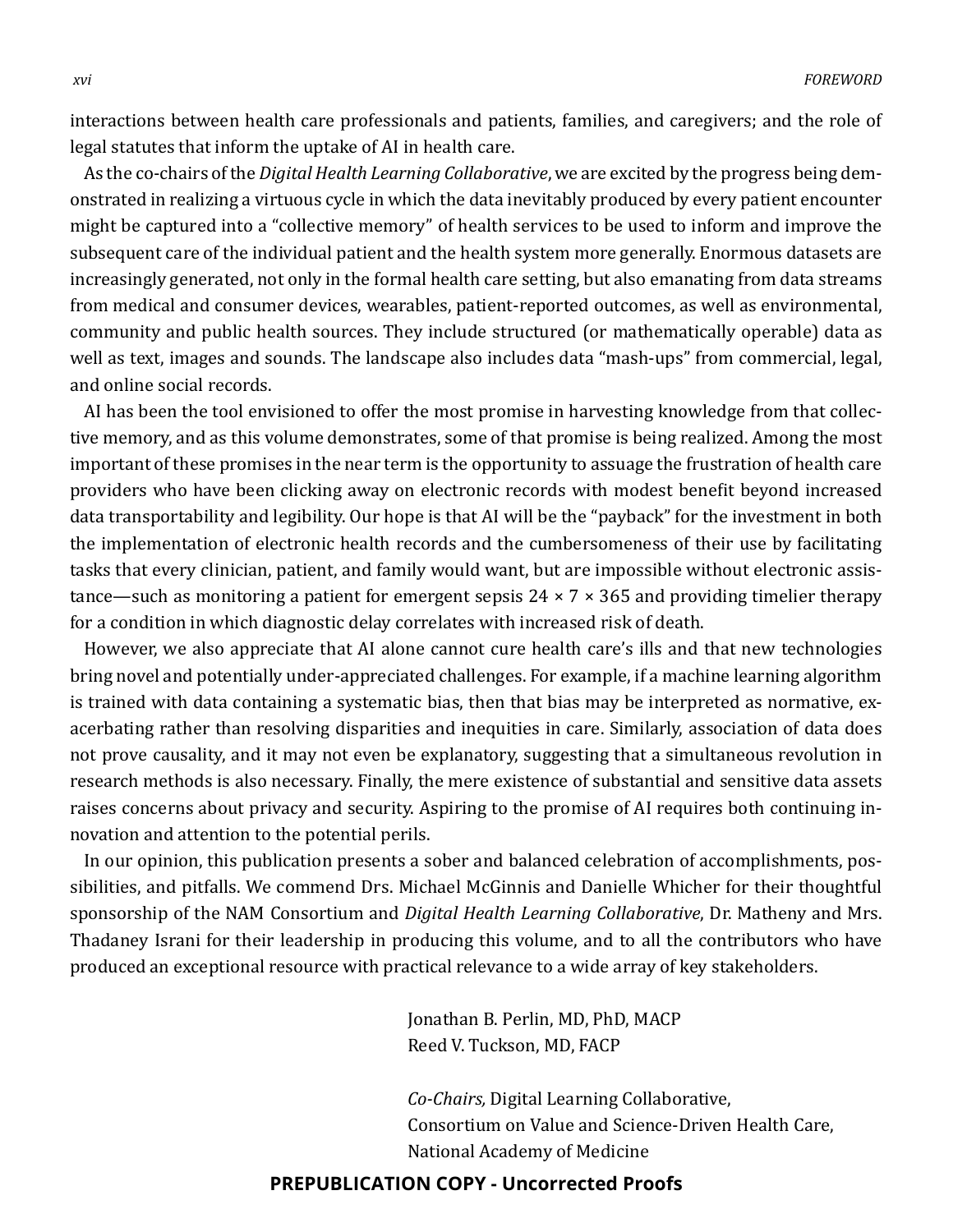#### SUMMARY

The emergence of artificial intelligence (AI) as a tool for better health care offers unprecedented opportunities to improve patient and clinical team outcomes, reduce costs, and impact population health. Examples include but are not limited to automation; providing patient, "fRamily" (friends and family unpaid caregivers), and health care professionals' information synthesis; and recommendations and visualization of information for shared decision making.

While there have been a number of promising examples of AI applications in health care, we believe it is imperative to proceed with caution, else we may end up with user disillusionment and another AI winter, and/or further exacerbate existing health and technology driven disparities. The National Academy of Medicine's Special Publication: *Artificial Intelligence in Health Care: The Hope, The Hype, The Promise, The Peril* synthesizes current knowledge to offer a reference document for relevant health care stakeholders such as: AI model developers, clinical implementers, clinicians and patients, regulators, and policy makers, to name a few. It outlines the current and near-term AI solutions; highlights the challenges, limitations, and best practices for AI development, adoption, and maintenance; offers an overview of the legal and regulatory landscape for AI tools designed for health care application; prioritizes the need for equity, inclusion, and a human rights lens for this work; and outlines key considerations for moving forward. The major theses are summarized in the section below.

#### **POPULATION-REPRESENTATIVE DATA ACCESSIBILITY, STANDARDIZATION, QUALITY IS VITAL**

AI algorithms must be trained on population-representative data to achieve performance levels necessary for scalable "success." Trends such as the cost for storing and managing data, data collection via electronic health records, and exponential consumer health data generation have created a data-rich health care ecosystem. However, this growth in health care data struggles with the lack of efficient mechanisms for integrating and merging these data beyond their current silos. While there are multiple frameworks and standards in place to help aggregate and achieve sufficient data volume for AI use of data at rest (such as mature health care common data models) and data in motion (such as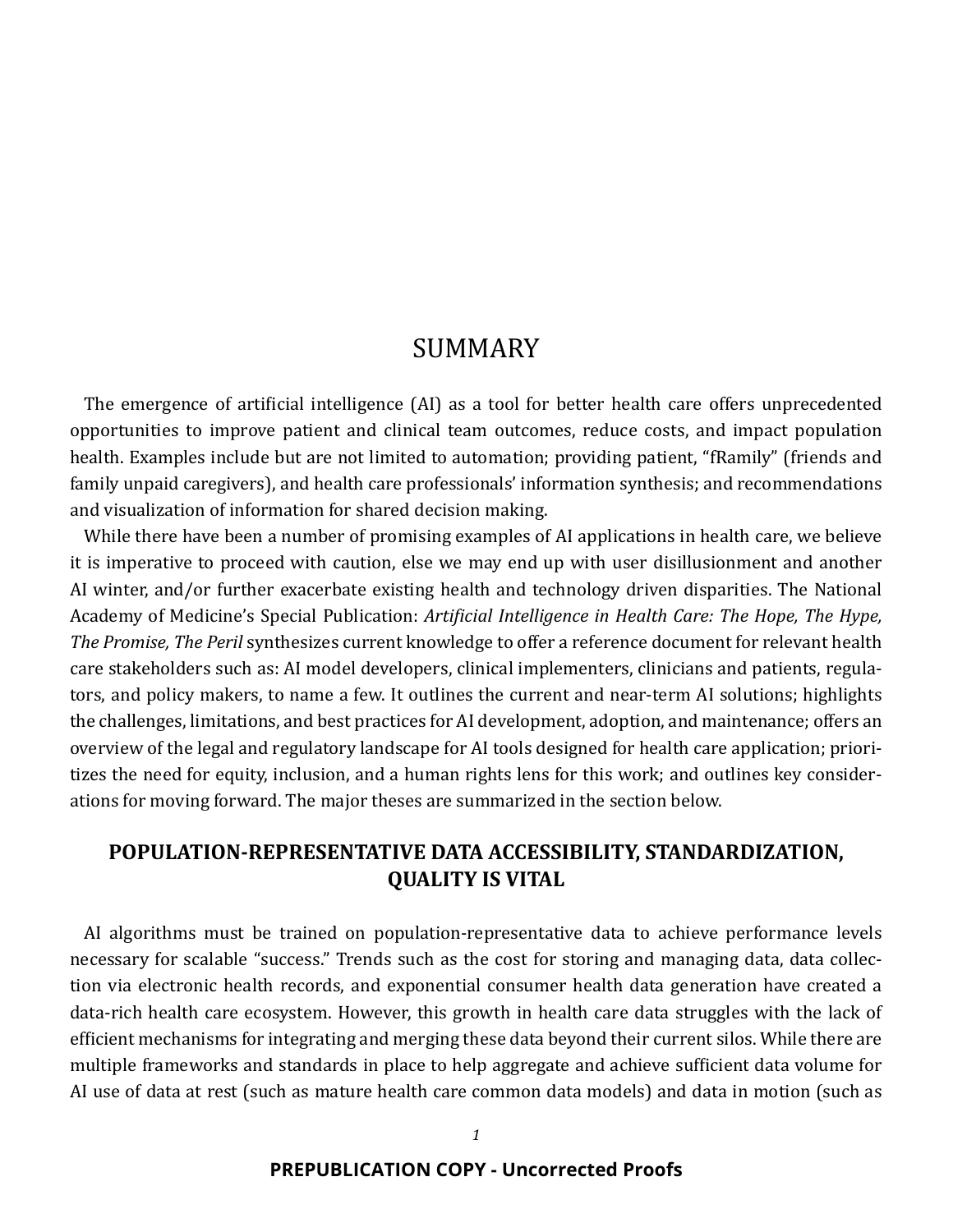HL7 FHIR), they need wider adoption to support AI tool development, deployment, and maintenance. There continue to be issues of interoperability and scale of data transfers due to cultural, social, and regulatory reasons. Solutions for them will require the engagement of all relevant stakeholders. Thus, the wider health care community should continue to advocate for policy, regulatory, and legislative mechanisms seeking to improve equitable, inclusive data collection and aggregation, and transparency around how patient health data may be best utilized to balance financial incentives and the public good.

#### **ETHICAL HEALTH CARE, EQUITY, AND INCLUSIVITY SHOULD BE PRIORITIZED**

Fulfilling this aspiration will require ensuring population-representative datasets and giving particular priority to what might be termed a new Quintuple Aim of Equity and Inclusion for health and health care (see *Figure S-1*). Else, the scaling possible with AI might further exacerbate the considerable existing inequities in health outcomes at a monumental scale. A single biased human or organizational impact is far less than that of global or national AI.

Prioritizing equity and inclusion should be a clearly stated goal when developing and deploying AI in health care. There are many high-profile examples of biased AI tools that have damaged the public's trust in these systems. It is judicious for developers and implementers to evaluate the suitability of the data used to develop AI tools and unpack the underlying biases in the data, to consider how the tool should be deployed, and to question whether various deployment environments could adversely impact equity and inclusivity. There are widely recognized inequities in health outcomes due to the variety of social determinants of health and perverse incentives in the existing health care system. Unfortunately, consumer-facing technologies have often worsened historical inequities in other fields and are at risk of doing so in health care as well.



**FIGURE S-1 |** Advancing to the Quintuple Aim SOURCE: Developed by publication editors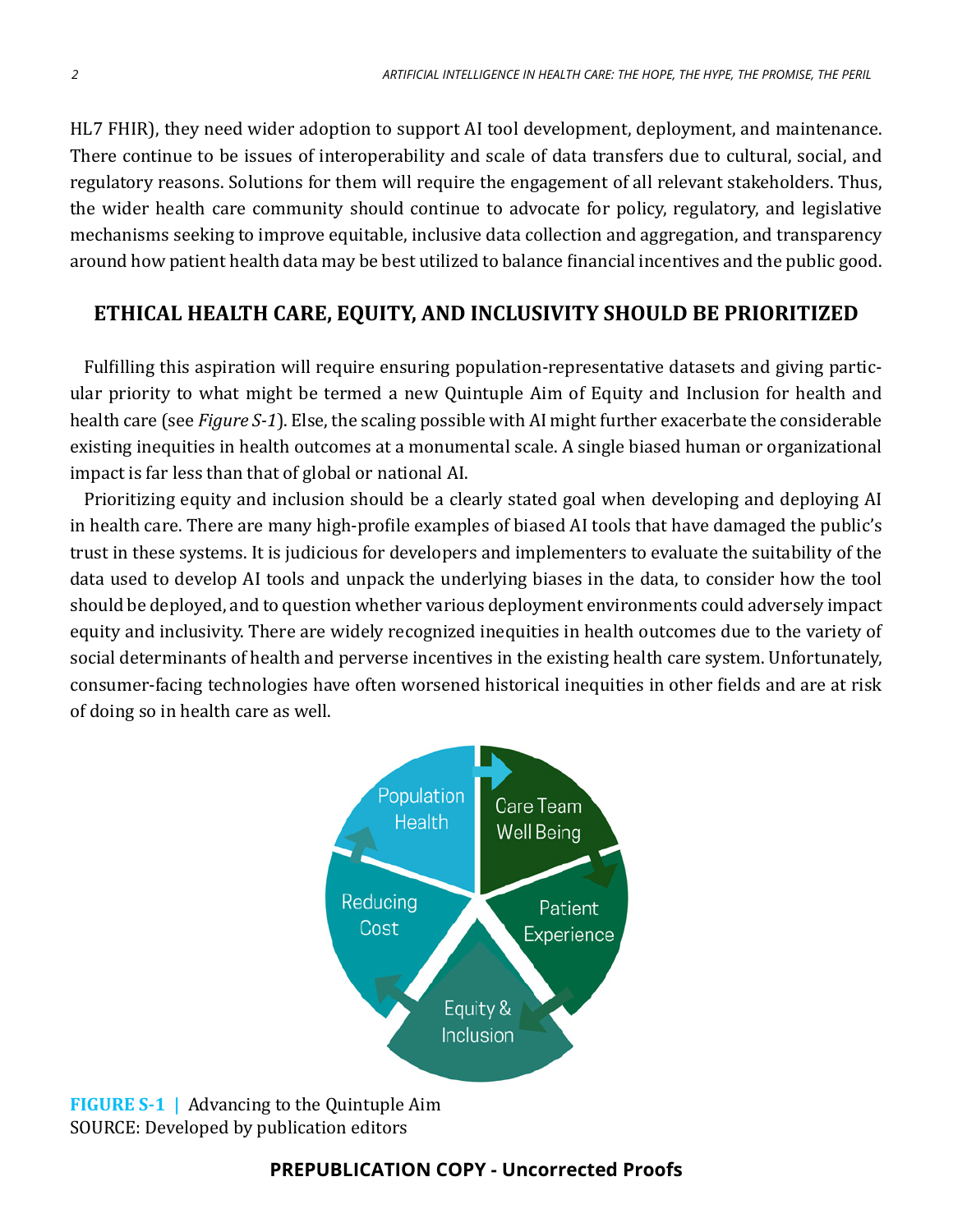#### **THE DIALOGUE AROUND TRANSPARENCY AND TRUST SHOULD CHANGE TO BE DOMAIN- AND USE-CASE DIFFERENTIAL**

Transparency is key to building this much needed trust among users and stakeholders, but there are distinct domains with differential needs of transparency. There should be full transparency on the composition, semantics, provenance, and quality of data used to develop AI tools. There also needs to be full transparency and adequate assessment of relevant performance components of AI. But, algorithmic transparency may not be required for all cases. AI developers, implementers, users, and regulators should collaboratively define guidelines for clarifying the level of transparency needed across a spectrum. These are key issues for regulatory agencies and clinical users, and requirements for performance are differential based on risk and intended use. Most importantly, we suggest clear separation of data, algorithmic, and performance reporting in AI dialogue, and the development of guidance in each of these spaces.

#### **NEAR-TERM FOCUS SHOULD BE ON AUGMENTED INTELLIGENCE RATHER THAN FULL AUTOMATION**

Some of the AI opportunities include supporting clinicians undertaking tasks currently limited to specialists; filtering out normal or low acuity clinical cases so specialists can work at the top of their licensure; helping humans address inattention, micro-aggressions, and fatigue; and business processes automation. Ensuring human-centered AI tools includes accepting that human override is important for developing user-trust because the public has an understandably low tolerance for machine error and that AI tools are being implemented in an environment of inadequate regulation and legislation. The near-term dialogue around AI in health care should focus on promoting, developing, and evaluating tools that support humans rather than replace it with full automation.

#### **DEVELOP AND DEPLOY APPROPRIATE TRAINING AND EDUCATIONAL PROGRAMS TO SUPPORT HEALTH CARE AI**

In order to benefit from, sustain and nurture AI tools in health care we need a thoughtful, sweeping, comprehensive expansion of relevant training and educational programs. Given the scale at which health care AI systems could change the landscape of the medical domain, the educational expansion must be multidisciplinary and engage AI developers, implementers, health care system leadership, frontline clinical teams, ethicists, humanists, and patients and patient caregivers, because each brings a core set of much needed requirements and expertise. Health care professional training programs should incorporate core curricula focused on teaching how to appropriately use data science and AI products and services. The needs of practicing health care professionals can be fulfilled via their required continuing education, empowering them to be more informed consumers. Additionally, retraining programs to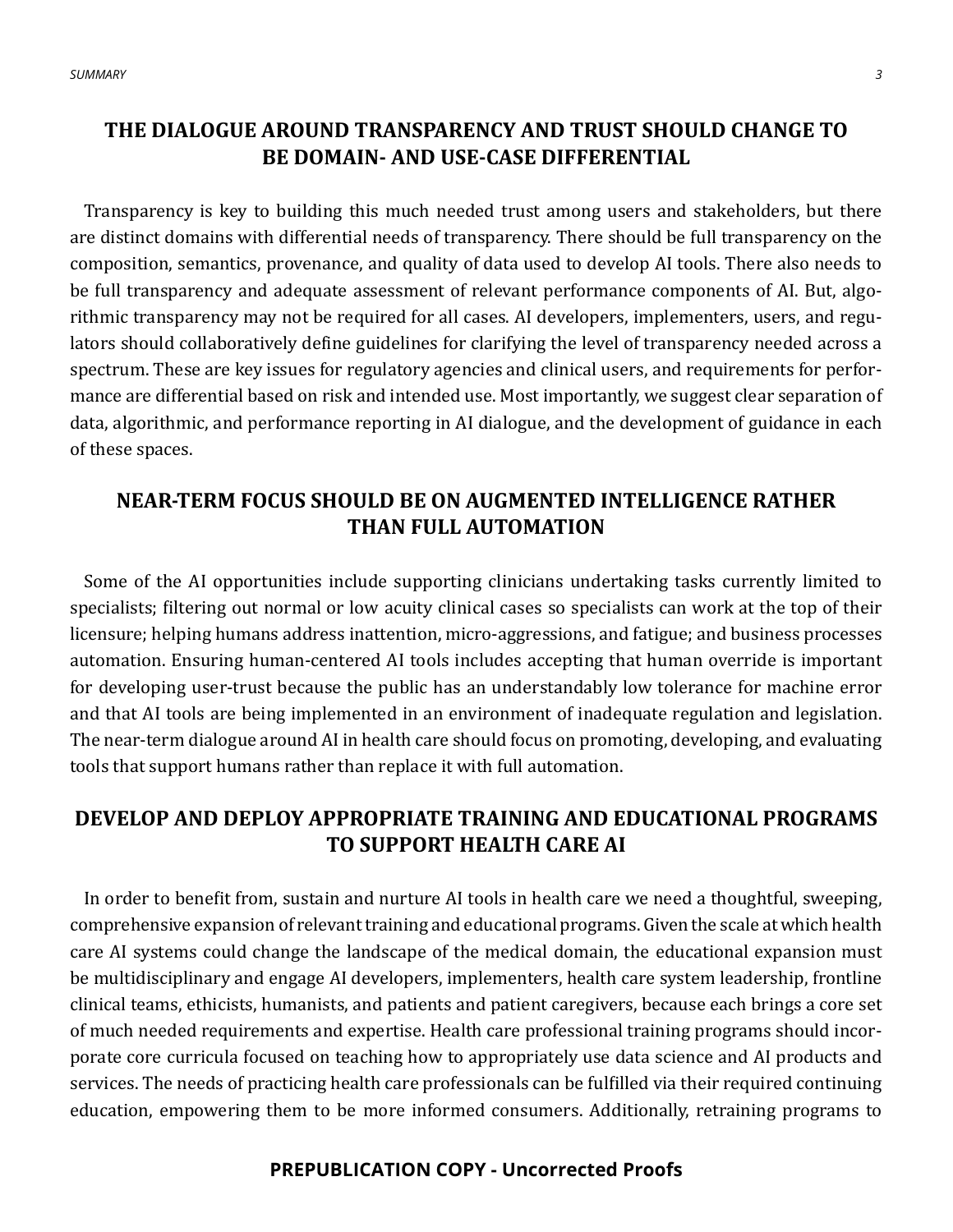address a shift in desired skill sets due to increasing levels of AI deployment and the resulting skill and knowledge mismatches will be needed. Last, but not least, consumer health educational programs, at a range of educational levels, to help inform consumers on health care application selection and use are vital.

#### **LEVERAGE EXISTING FRAMEWORKS AND BEST PRACTICES WITHIN THE LEARN-ING HEALTH CARE SYSTEM, HUMAN FACTORS, AND IMPLEMENTATION SCIENCE**

The challenges in operationalizing AI technologies into the health care systems are countless in spite of the fact that this is one of the strongest growth areas in biomedical research and impact. The AI community must develop an integrated best practice framework for implementation and maintenance by incorporating existing best practices of ethical inclusivity, software development, implementation science, and human–computer interaction. This framework should be developed within the context of the learning health care system and be tied to targets and objectives. The cost and burden of implementing AI tools should be weighed against use case needs. AI tools should be pursued where other lowor no-technology solutions will not do as well. Successful AI implementation will need the committed engagement of health care stakeholders—leaders, AI developers, AI implementers, regulators, humanists, patients, and families. Health delivery systems should have a robust and mature underlying information technology (IT) governance strategy in place prior to them embarking on substantial AI deployment and integration. Lastly, national efforts should be deployed to provide capacity for AI deployment in lower resource environments where IT and informatics capacities are less robust. Linked to the prior considerations, this would help lower the entry barrier for adoption of these technologies and help promote greater health care equity. Health care AI could also go beyond the current limited biologyfocused research to address patient and communal needs, expanding to meaningful and usable access of social determinants of health and psychosocial risk factors. AI has the potential (with appropriate consent) to link personal and public data for truly personalized health care.

#### **BALANCING DEGREES OF REGULATION AND LEGISLATION OF AI TO PROMOTE INNOVATION, SAFETY, AND TRUST**

AI applications have enormous ability to improve patient outcomes, but they could also pose significant risks in terms of inappropriate patient risk assessment, diagnostic error, treatment recommendations, privacy breaches, and other harms. Regulators should remain flexible, but the potential for lagging legal responses will remain a challenge for AI developers and deployers. In alignment with recent congressional and U.S. Food and Drug Administration developments and guidance, we suggest a graduated approach to the regulation of AI based on the level of patient risk, the level of AI autonomy, and considerations for how static or dynamic certain AI are likely to be. To the extent that machine learning–based models continuously learn from new data, regulators should adopt post-market surveil-